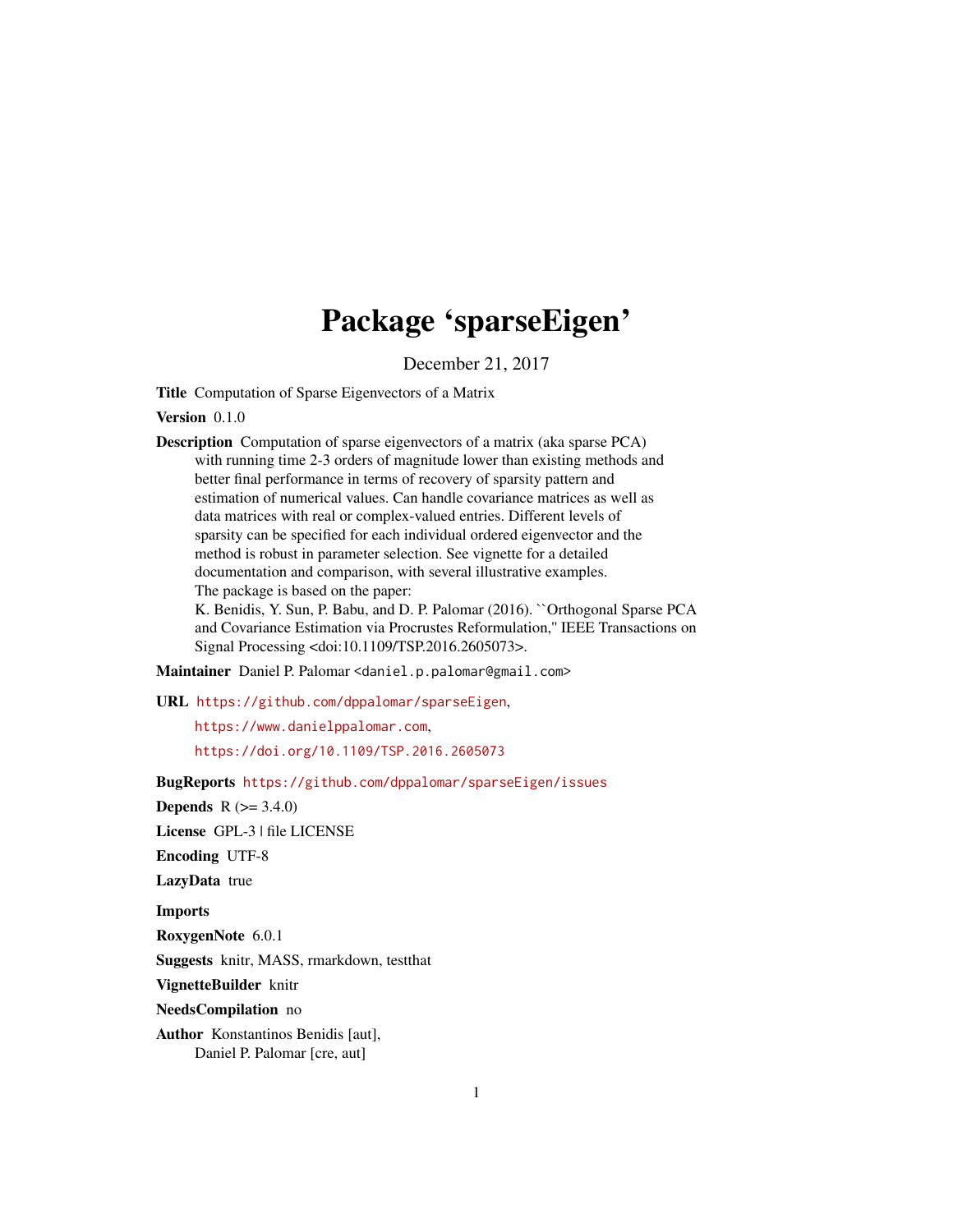Repository CRAN Date/Publication 2017-12-21 16:54:39

# R topics documented:

#### **Index** [6](#page-5-0) **6**

spEigen *Sparse Spectral Decomposition of a Matrix*

# Description

Computes sparse (orthogonal) eigenvectors of covariance matrix or directly of data matrix.

# Usage

 $spEigen(X, q = 1, rho = 0.5, data = FALSE, d = NA, V = NA,$ thres =  $1e-09$ )

# Arguments

| $\times$ | m-by-m covariance matrix or n-by-m data matrix (n samples, m variables). Both<br>real and complex matrices are accepted.          |
|----------|-----------------------------------------------------------------------------------------------------------------------------------|
| q        | number of eigenvectors to be estimated.                                                                                           |
| rho      | sparsity weight factor. Any nonnegative number (suggested range $[0,1]$ ).                                                        |
| data     | boolean variable. If TRUE, X is treated as a data matrix, else as a covariance<br>matrix (default).                               |
| d        | vector with q weights. The default value is seq (from = 1, to = $0.5$ , length.out = q).                                          |
| $\vee$   | initial m-by-q matrix point. If not provided, the eigenvectors of the sample<br>covariance matrix are used.                       |
| thres    | threshold value. All the entries of the sparse eigenvectors less or equal to thres<br>are set to 0. The default value is $1e-9$ . |

# Value

A list with the following components:

| vectors          | m-by-q matrix, columns corresponding to the q leading sparse eigenvectors.               |
|------------------|------------------------------------------------------------------------------------------|
| standard_vectors |                                                                                          |
|                  | m-by-q matrix, columns corresponding to standard (non-sparse) leading eigen-<br>vectors. |
| values           | vector with the q leading eigenvalues (in decreasing order).                             |

<span id="page-1-0"></span>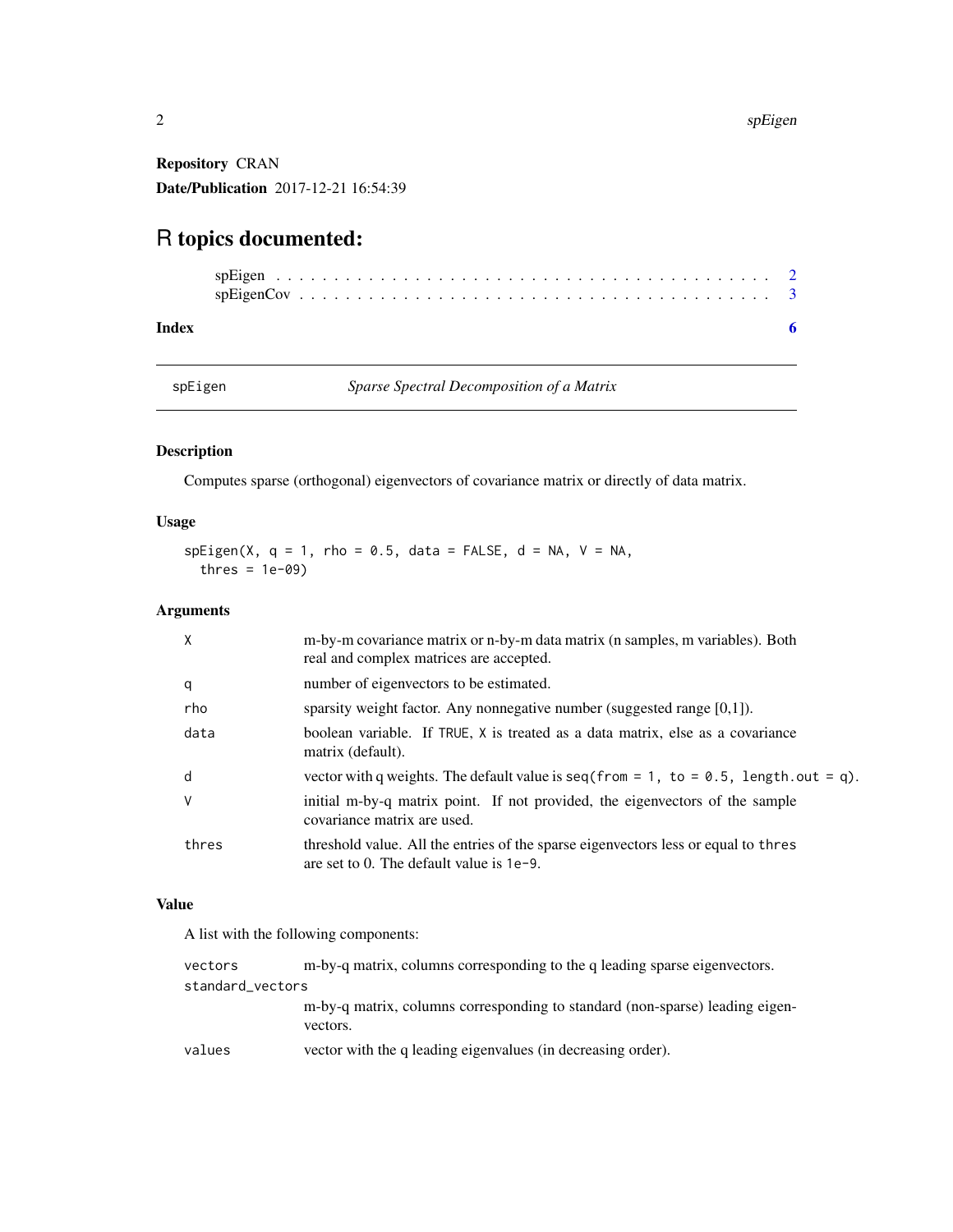```
spEigenCov 3
```
#### Author(s)

Konstantinos Benidis and Daniel P. Palomar

# References

K. Benidis, Y. Sun, P. Babu, D. P. Palomar, "Orthogonal Sparse PCA and Covariance Estimation via Procrustes Reformulation," *IEEE Transactions on Signal Processing*, vol. 64, no. 23, pp. 6211- 6226, Dec. 2016.

#### Examples

```
library(sparseEigen)
n <- 100 # samples
m <- 500 # dimension
q <- 3 # number of sparse eigenvectors to be estimated
sp_card <- 0.1*m # sparsity of each eigenvector
# generate covariance matrix with sparse eigenvectors
V \leq - matrix(0, m, q)
V[cbind(seq(1, q*sp_card), rep(1:q, each = sp_card))] <- 1/sqrt(sp_card)
V \le - \text{cbind}(V, \text{matrix}(rnorm(m*(m-q)), m, m-q))V \leq -qr.Q(qr(V)) # orthogonalize eigenvectors
lmd \leq c(100*seq(from = q, to = 1), rep(1, m-q)) # generate eigenvalues
R <- V %*% diag(lmd) %*% t(V) # covariance matrix
# generate data
X <- MASS::mvrnorm(n, rep(0, m), R) # random data with underlying sparse structure
# standardand sparse eigenvectors
res_standard <- eigen(cov(X))
res_sparse <- spEigen(cov(X), q)
# show inner product between estimated eigenvectors and originals (the closer to 1 the better)
abs(diag(t(res_standard$vectors) %*% V[, 1:q])) #for standard estimated eigenvectors
abs(diag(t(res_sparse$vectors) %*% V[, 1:q])) #for sparse estimated eigenvectors
```
spEigenCov *Covariance Matrix Estimation with Sparse Eigenvectors*

#### Description

Estimates the covariance matrix with sparse (orthogonal) eigenvectors (in other words, it jointly estimates the sparse eigenvectors and the eigenvalues).

#### Usage

 $spEigenCov(S, q = 1, rho = 0.5, thres = 1e-09)$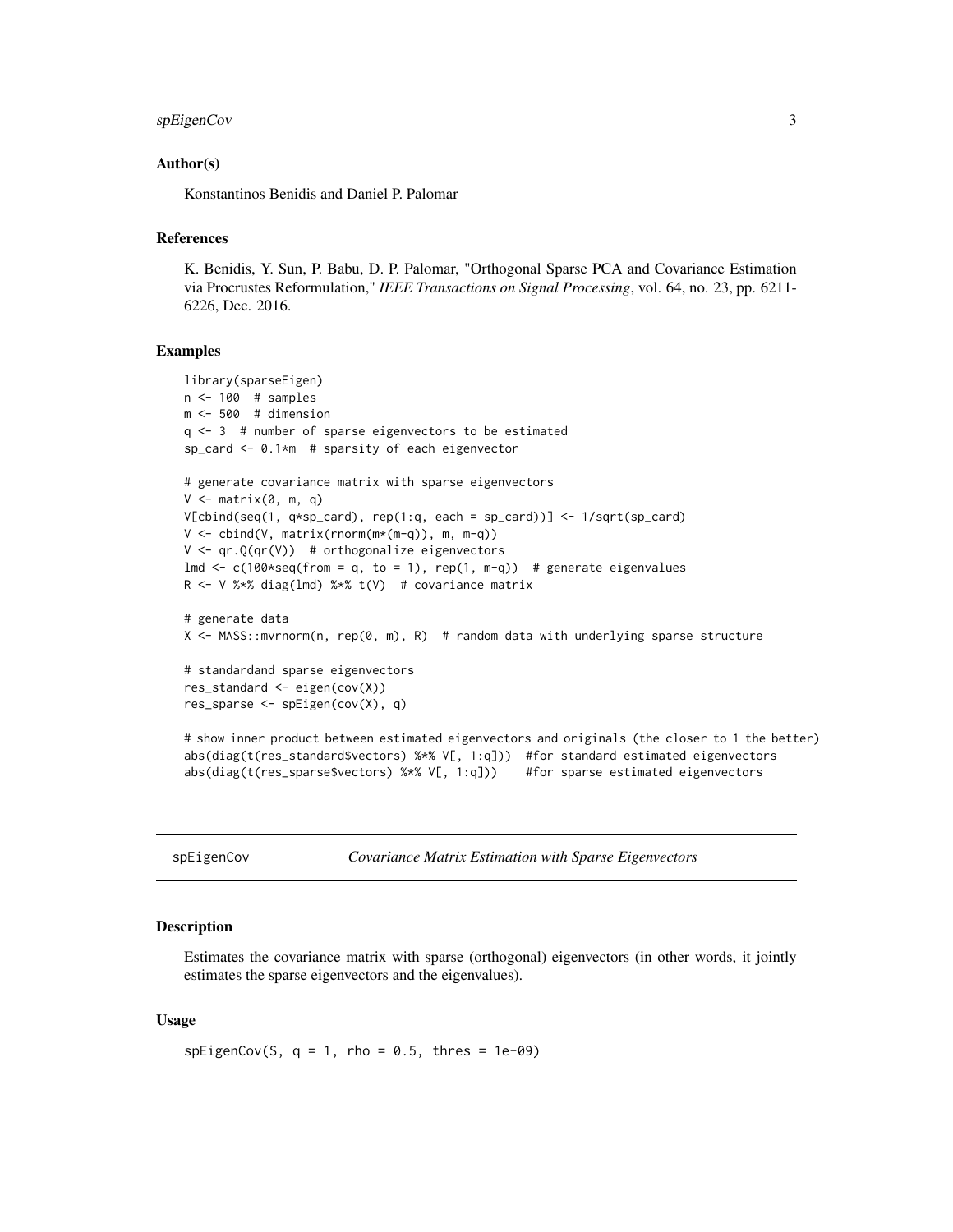#### Arguments

| S     | m-by-m sample covariance matrix. It is required that S is full-rank. Both real<br>and complex matrices are accepted.              |
|-------|-----------------------------------------------------------------------------------------------------------------------------------|
| a     | number of sparse eigenvectors.                                                                                                    |
| rho   | sparsity weight factor. Any nonnegative number (suggested range $[0,1]$ ).                                                        |
| thres | threshold value. All the entries of the sparse eigenvectors less or equal to thres<br>are set to 0. The default value is $1e-9$ . |

## Value

A list with the following components:

| vectors | m-by-m matrix, columns corresponding to eigenvectors. |
|---------|-------------------------------------------------------|
| values  | m-by-1 vector corresponding to eigenvalues.           |

#### Author(s)

Konstantinos Benidis and Daniel P. Palomar

## References

K. Benidis, Y. Sun, P. Babu, D. P. Palomar, "Orthogonal Sparse PCA and Covariance Estimation via Procrustes Reformulation," *IEEE Transactions on Signal Processing*, vol. 64, no. 23, pp. 6211- 6226, Dec. 2016.

# Examples

```
## Not run:
library(sparseEigen)
n < -600 # samples
m <- 500 # dimension
q <- 3 # number of sparse eigenvectors to be estimated
sp_card <- 0.1*m # sparsity of each eigenvector
# generate covariance matrix with sparse eigenvectors
V \leq - matrix(0, m, q)
V[cbind(seq(1, q*sp_card), rep(1:q, each = sp_card))] <- 1/sqrt(sp_card)
V \le - \text{cbind}(V, \text{matrix}(rnorm(m*(m-q)), m, m-q))V \leq -qr.Q(qr(V)) # orthogonalize eigenvectors
lmd \leq c(100*seq(from = q, to = 1), rep(1, m-q)) # generate eigenvalues
R <- V %*% diag(lmd) %*% t(V) # covariance matrix
# generate data
X <- MASS::mvrnorm(n, rep(0, m), R) # random data with underlying sparse structure
# standard and sparse estimation
res_standard <- eigen(cov(X))
res_sparse <- spEigenCov(cov(X), q)
```
# show inner product between estimated eigenvectors and originals (the closer to 1 the better)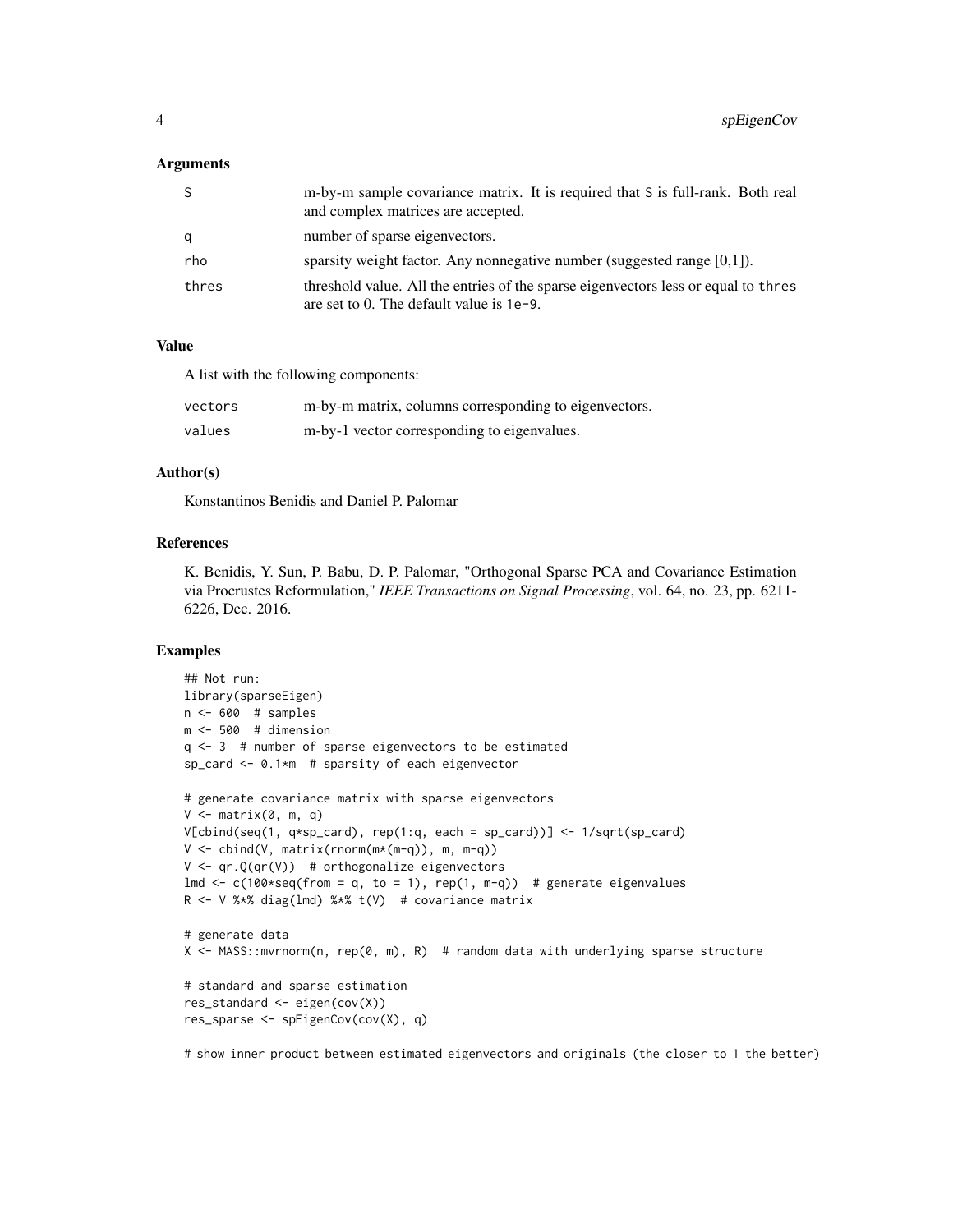# spEigenCov 5

```
abs(diag(t(res_standard$vectors) %*% V[, 1:q])) #for standard estimated eigenvectors
abs(diag(t(res_sparse$vectors) %*% V[, 1:q])) #for sparse estimated eigenvectors
# show error between estimated and true covariance
norm(cov(X) - R, type = 'F') #for sample covariance matrix
norm(res_sparse$cov - R, type = 'F') #for covariance with sparse eigenvectors
```
## End(Not run)